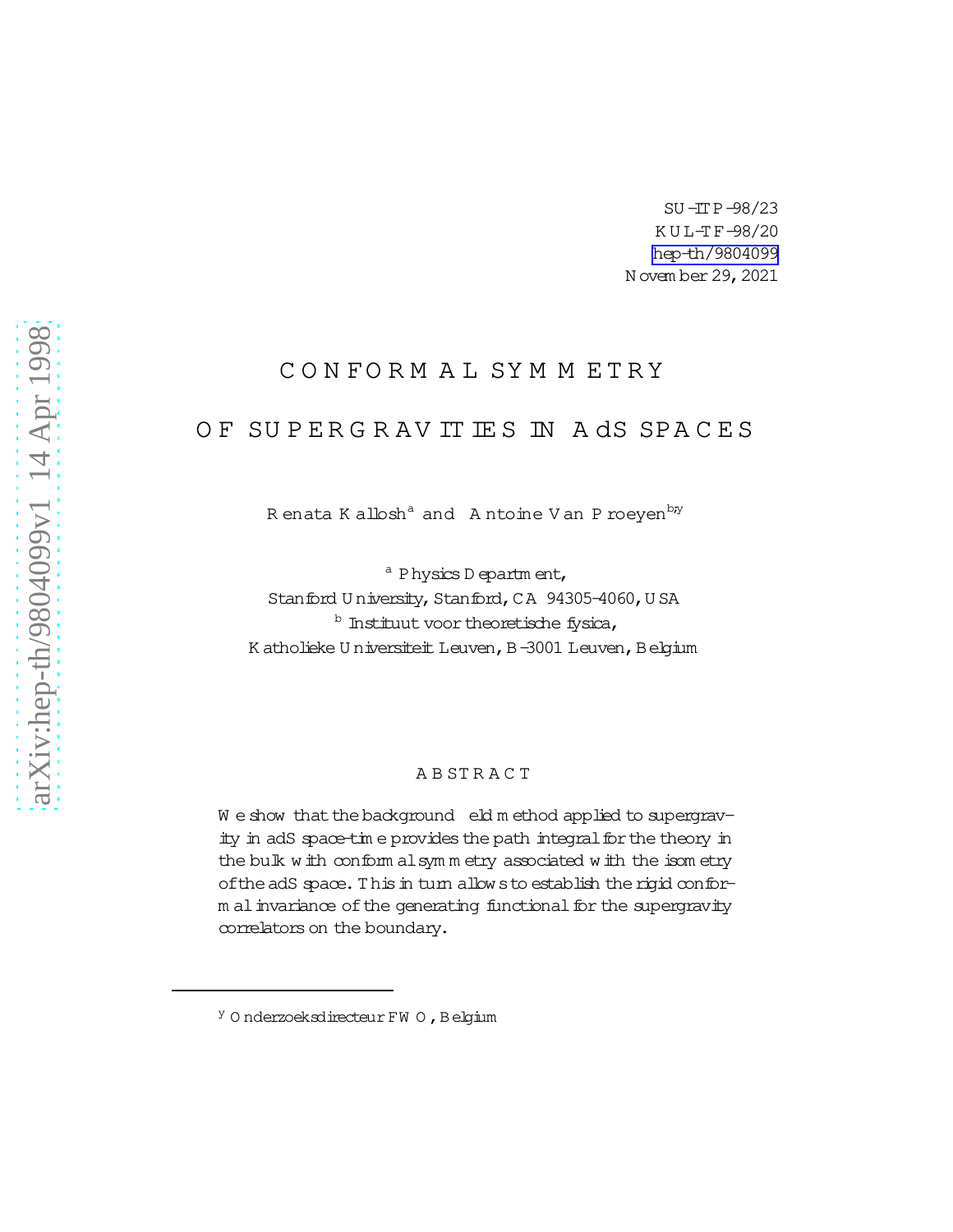#### 1 Introduction

In this note we present an observation that the e ective gauge- xed supergravity actions have conform al (and R-symmetry) in the bulk and at the boundary in cases when the  $adS_{p+2}$  $S^{d p 2}$  background (with form - elds) de nes a vacuum of the theory. This sheds a light on the status of the recent conjecture  $[1]$  about CFT/adS correspondence between the large N  $\;$  lim  $\;$  t of the SU (N) Yang-M ills theory and supergravity. In particular, we will nd out what part of the M aldacena's con-jecture [1] can be proved and what part rem ains to be studied.

Our observation is based on the existence of the background functional method, rst introduced for the gravitational eld theories by Bryce D eW itt  $[2]$  and extended later for the case of supergravities in  $[3]$ . We use here the existence of the so-called background covariant gauges in which the e ective action of the theory as well as the generating functional of the G reen functions are background invariant.

In fact we are using here precisely the same idea which has allowed us to construct a conform altheory of branes in [4]. There we had a class of actions w ith worldvolum e local symm etries and rigid symm etries due to isom etries of the adS space. A fler gauge xing local symmetries, we found that the gauge- xed theory has conform al symmetry. The basic idea is the same in supergravity: the gauge- xed action can be constructed in background covariant gauges which respect the symm etry of the background. In the case of interest it is a conform all symmetry associated with the adS background.

Our general analysis applies to the following class of theories. i) The so called Poincare supergravities (ungauged) for which the  $adS_{p+2}$  $S^{d p 2 k}$  $E_k$  background with some form - elds is a solution of classical eld equations. ii) A ny of the gauged supergravities for which the adS space is known to be a consistent solution of eld equations. In some cases these gauged supergravities correspond to the m assless m odes of the higher dim ensional supergravity com pacti ed on a sphere or on som e other com pact space. This is the simplest case and for  $adS_5$  it will be studied in detail.

We rst rem ind the essential features of the background eld method for the supergravity in general and specify it for the case of a background with isometries in Sec. 2. In Sec. 3 we derive the conformal symmetry of the generating functional for the G reen functions of the supergravity in adS space in the bulk. In Sec. 4 we deduce the simplied rigid conformal symmetry for correlators at the boundary of the adS space. In Sec. 5 we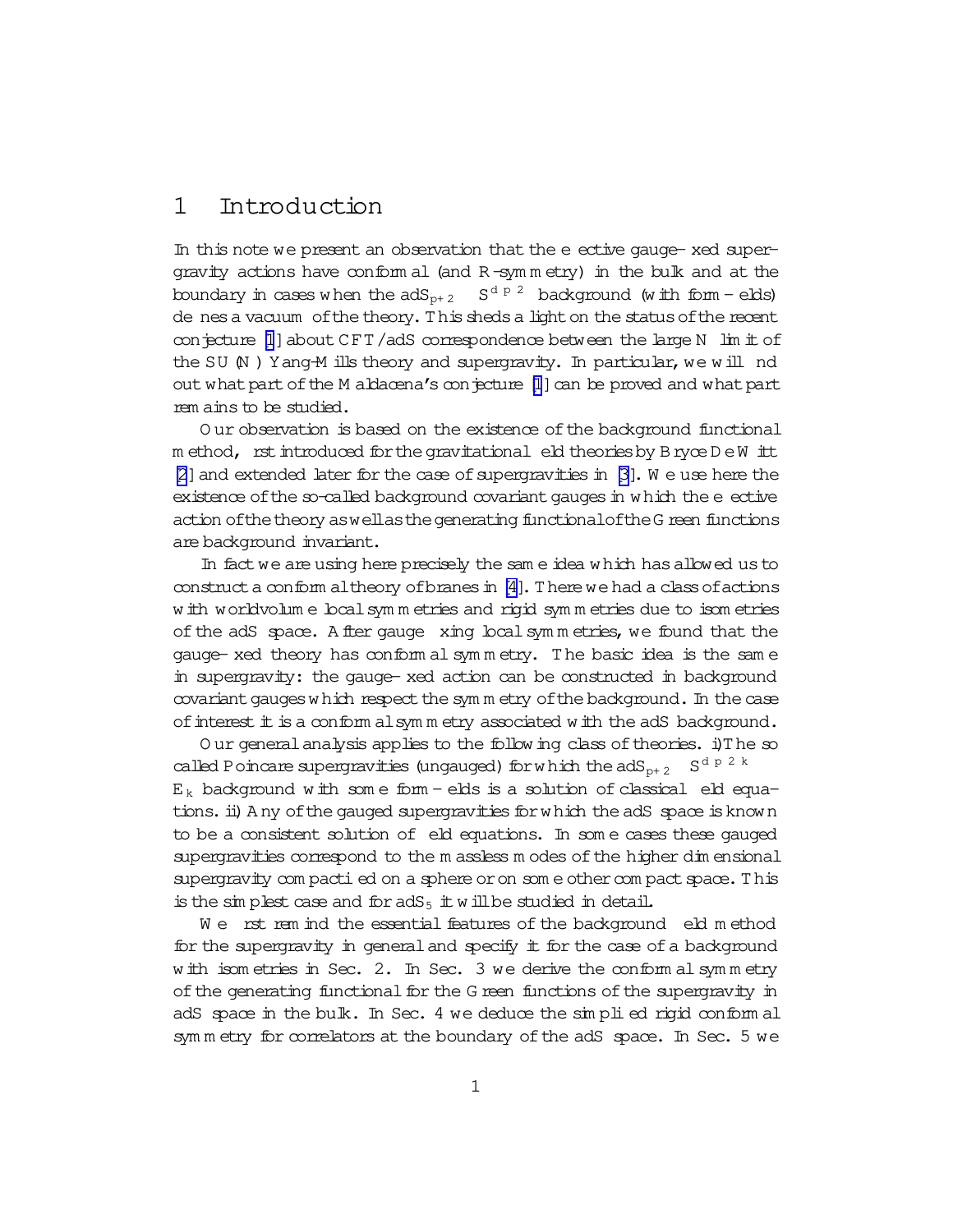<span id="page-2-0"></span>suggest how to com pare our results with available calculations. Finally in the discussion we explain that the part of the M aldacena's conjecture about conform alsym m etry in supergravity is proved. W e explain why this is not yet the proof of the exact correspondence with the conform al Yang-M ills theory.

# 2 B ackground eld m ethod in supergravity and isom etries

The background m ethod is best described in condensed D e W itt's notation [\[2](#page-14-0)]where the gauge sym m etry ofthe classicalaction m eans that

$$
S_{cl}[ ] = S_{cl}[ + ] ; \qquad (2.1)
$$

where  $\frac{1}{2}$  includes all elds of supergravity and

$$
_{\text{loc}}^{\text{i}} = \mathbb{R}^{\text{i}} \left[ \begin{array}{c} \end{array} \right]_{\text{loc}} ; \tag{2.2}
$$

and  $\overline{h}_{\text{loc}}$  is the in nitesim alparam eter of the local symmetry. In presence of a background  $e^{i}$ , the elds of supergravity are shifted and the classical action is given by  $S_{c1}[ + ]$ . This action is invariant under two types of sym m etries.

1. Transform ations which a ect only the quantum elds which will becom e the integration variables in the path integral:

$$
i = 0 \tquad \text{quant} \quad i = R^i \left[ + \right]_{loc} : \t (2.3)
$$

This results in

$$
{}_{loc}({}^{i}+{}^{i})=R^{i}[+{}^{j}]_{loc}; \qquad (2.4)
$$

which is a symmetry of the action  $S_{cl}$  [ + ].

2. Background symmetry. Transform ations of the background elds are accompanied by transform ations of the quantum elds :

$$
G^{i} = R^{i} [1]_{loc}
$$
  $G^{i} = R^{i} j [1^{j} ]_{loc}$  (2.5)

This results in

$$
G^{i} + i = R^{i} + 1_{loc}
$$
; (2.6)

so that the action  $S_{c1}[ + ]$  is invariant.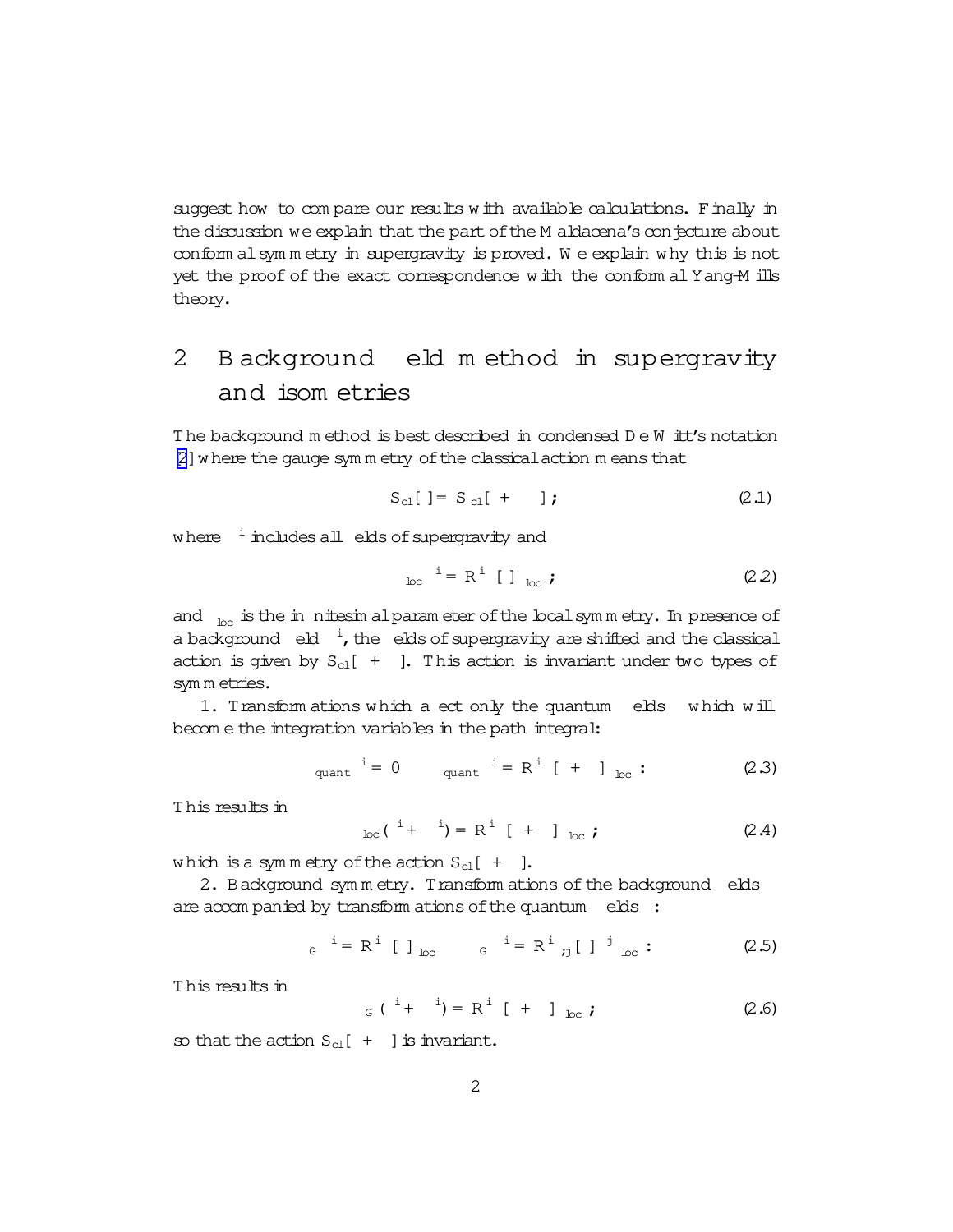In view of the local symmetries, to de ne the path integral we have to add to the classical action of supergravity some gauge-xing conditions and the ghost actions. The generating functionalofthe G reen functions in supergravity is given by

$$
\exp^{iW [i^J]} = \frac{Z}{d d d d d c_3} \exp^{iS [i^j C_1 C_2 C_3 i^J]} \tag{2.7}
$$

H ere S consists of 4 term s, a classical action in the background, the gaugexing action, the ghost action and the source term.

$$
S[j; c; c; J] = S_{cl}[ + ] + S_{gf}[ j] + S_{ghost}[ j; c; c; c_{3}] + J_{i}^{i} : (2.8)
$$

The integration in the path integral is perform ed over all quantum supergravity  $e$ ks  $\frac{1}{2}$  and over the Faddeev-Popov anti-ghosts c and ghosts c and over the third ghost  $c_3$ . The term  $S_{\text{g.f}}$  [ ; ] is designed to break all local sym m etries of the classical action. In this way the local gauge sym m etry of the rst type,  $_{quant}$  is broken and replaced by the BRST symmetry due to the presence of ghosts. However the second, the background sym m etry of the classical action, is preserved by both the gauge- xing condition in background covariant gauges, by the ghost action and by the source term.

$$
S[j; c; c; J] = S[t; c; t; t; c; c; c; c; c; c; c; c; t; c; c; J; t; c; J]
$$

Since we arem ostly interested here in the tree approxim ation of supergravity, we will not provide here the background symmetry transform ations of the ghosts, it is sucient to notice that it exists. However, the transform ation of source elds which preserves the background sym m etry of the integrand in the path integral is in portant for our purpose and  $\pm$  is given below:

$$
_{G} J_{i} = J_{j} R^{j}{}_{i} [ ]
$$
 : (2.10)

For exam ple, the gravitational part of our integrand  $(2.8)$  in the path integral  $(2.7)$  is

$$
S = S_{cl}g + h \quad J + S_{gf}g \quad \text{;h} \quad J
$$
  
+ S\_{ghost}g \quad \text{;h} \quad \text{;c;c} + d^{d}x^{p}gh \quad J \qquad (2.11)

where p g

q

$$
\begin{aligned}\n\text{jletg} \quad \text{jand} \\
\text{S}_{\text{g,f}} \quad \text{g} \quad \text{ih} \quad \text{]} &= \quad d^d x^p \, \overline{g} \, \frac{1}{2} \text{D} \quad \text{h} \quad \text{g} \quad \text{D} \quad \text{h} \quad \text{;}\n\end{aligned}\n\tag{2.12}
$$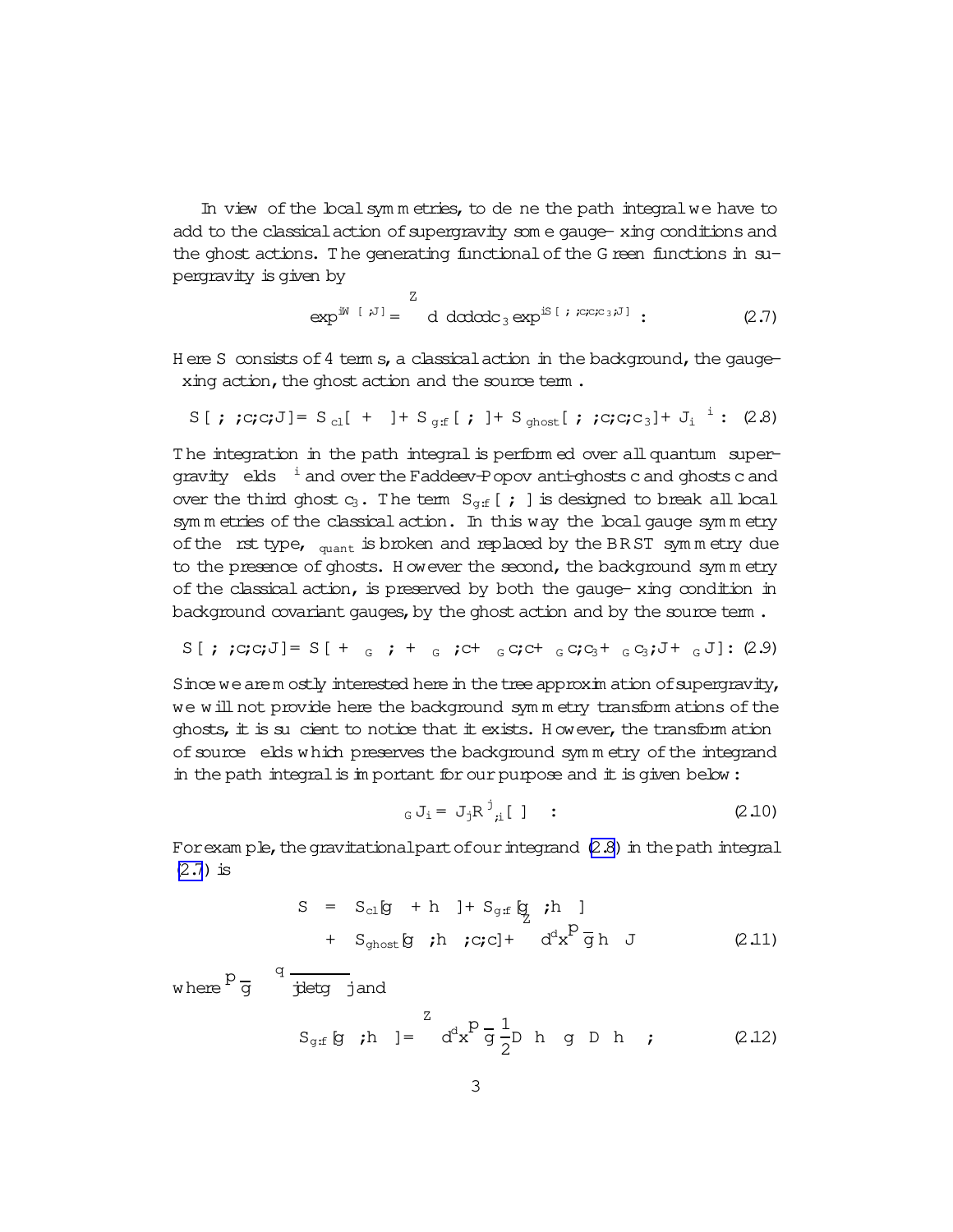and  $D$  is a covariant derivative in the background metric  $g$ . For the vector elds we have

$$
S_{\text{g}f} \text{ [g \, \, \hat{\mu} \,]} + S_{\text{source}} = \int d^{d}x \, d^{d}x \, d^{d}x \, d^{d}x \, d^{d}x \, d^{d}x \, d^{d}x \, d^{d}x \, d^{d}x \, d^{d}x \, d^{d}x \, d^{d}x \, d^{d}x \, d^{d}x \, d^{d}x \, d^{d}x \, d^{d}x \, d^{d}x \, d^{d}x \, d^{d}x \, d^{d}x \, d^{d}x \, d^{d}x \, d^{d}x \, d^{d}x \, d^{d}x \, d^{d}x \, d^{d}x \, d^{d}x \, d^{d}x \, d^{d}x \, d^{d}x \, d^{d}x \, d^{d}x \, d^{d}x \, d^{d}x \, d^{d}x \, d^{d}x \, d^{d}x \, d^{d}x \, d^{d}x \, d^{d}x \, d^{d}x \, d^{d}x \, d^{d}x \, d^{d}x \, d^{d}x \, d^{d}x \, d^{d}x \, d^{d}x \, d^{d}x \, d^{d}x \, d^{d}x \, d^{d}x \, d^{d}x \, d^{d}x \, d^{d}x \, d^{d}x \, d^{d}x \, d^{d}x \, d^{d}x \, d^{d}x \, d^{d}x \, d^{d}x \, d^{d}x \, d^{d}x \, d^{d}x \, d^{d}x \, d^{d}x \, d^{d}x \, d^{d}x \, d^{d}x \, d^{d}x \, d^{d}x \, d^{d}x \, d^{d}x \, d^{d}x \, d^{d}x \, d^{d}x \, d^{d}x \, d^{d}x \, d^{d}x \, d^{d}x \, d^{d}x \, d^{d}x \, d^{d}x \, d^{d}x \, d^{d}x \, d^{d}x \, d^{d}x \, d^{d}x \, d^{d}x \, d^{d}x \, d^{d}x \, d^{d}x \, d^{d}x \, d^{d}x \, d^{d}x \, d^{d}x \, d^{d}x \, d^{d}x \, d^{d}x \, d^{d}x \, d
$$

It is usual to consider the gauge- xing term quadratic in quantum elds, as in the exam ples above, in D eW itt's notation this is  $\frac{1}{2}$  <sup>i</sup>F<sub>ij</sub>[] <sup>j</sup>. Together w ith the part of the classical action quadratic in elds,  $S_{c1}^2$ , it gives

$$
(\mathbf{S}_{\rm cl}^2 + \mathbf{S}_{\rm grf})[ ; ] = \frac{1}{2} {}^{i}(\mathbf{S}_{i,j}[ ] + \mathbf{F}_{ij}[ ] )
$$
 (2.14)

This de nes the free background dependent G reen functions  $G^{ij}[$ ]

$$
(S_{ij} + F_{ij})
$$
 [ G<sup>jk</sup> [ ] =  $_{i}^{k}$  : (2.15)

The basic property of the di erential operators  $(S_{i,j} + F_{i,j})$  and higher order vertices  $S_{\text{tik}}$ ... [ ] in the background eld m ethod is that they transform covariantly under the background eld transform ations. This means that for each upper index the transform ation is as in  $(2.5)$  for  $^{-1}$  and for each index down as for the source  $J_i$ .

Thus we have rem inded here the well known property of the background eld m ethod for supergravity which allows to construct the generating functional for the G reen functions of the theory in background covariant way, i.e. by keeping the following symmetry:

W [J] = W [ + <sub>G</sub> 
$$
j + J + J
$$
 : (2.16)

This background symmetry is also present in the e ective action of the theory:

$$
[ ; \tilde{ } ] = W [ ; J] J_i^2 ; \qquad (2.17)
$$

where J is replaced by the function of the background and classical elds according to the solution of

$$
\frac{W}{J_i} [ ;J( ; \tilde{ }\, )] = \tilde{ }\, ^{i} : \qquad (2.18)
$$

H ere one has to take into account that the background transform ation of the eld  $\tilde{ }$  is given by

$$
G^{\sim i} = R^{i} \; ;j \; [ \; ]^{\sim j} \quad : \tag{2.19}
$$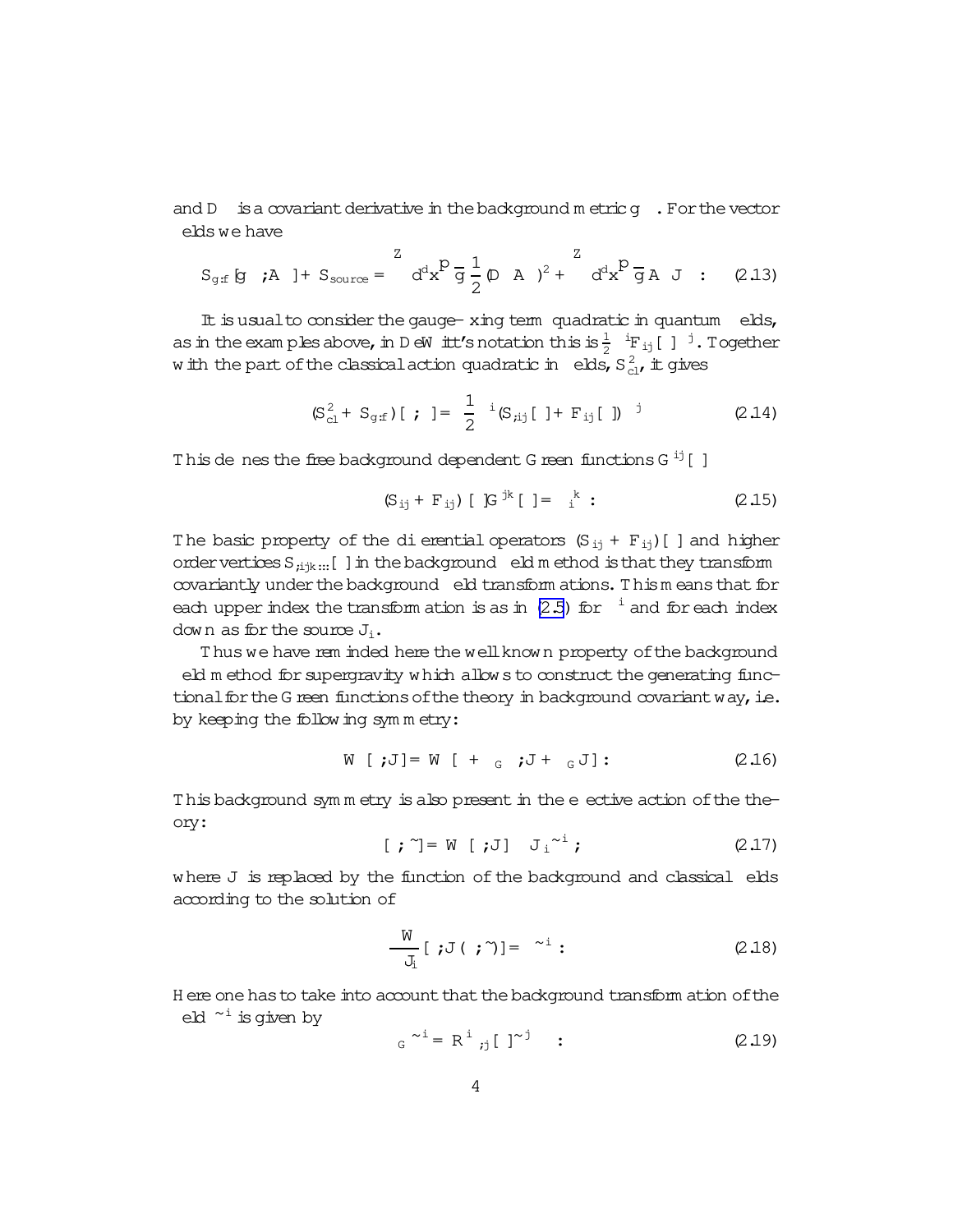<span id="page-5-0"></span>In case the background has isom etries, which m eans that for some part of , which will be denoted by  $K$ ,

$$
{}_{G}^{K \text{ illing } i} = R^{i} [ ]_{K} = 0 ; \qquad (2.20)
$$

The generating functional for the G reen functions of the theory has the following sym m etry

W [ ;J] = W [ ;J + L<sub>g</sub> J]: 
$$
(2.21)
$$

H ere the transform ation of the sources J for the particular case we consider, when the background has isom etries, is reduced to an action of the Lie derivative for a given eld with respect to the K illing vectors. For the  $e$  ective action we have the following symmetry:

$$
[ ; \tilde{ }) = [ ; \tilde{ } + L _{K} ^{ \tilde{ }} ] : \qquad (2.22)
$$

W hen the path integral of supergravity is expanded near the saddle point  $=$   $\sim$ , one gets in the rst approxim ation the generating functional for the

correlators and the e ective action describing all tree diagram s.

$$
W_{\text{tree}}[jJ] = S_{\text{cl}}[ + \gamma + S_{\text{gf}}[j\gamma] + J_i^{\gamma i}:
$$
 (2.23)

tree [ ; ] = S c<sub>1</sub> [ + 
$$
\gamma
$$
] + S <sub>gf</sub> [ ;  $\gamma$ ] (2.24)

$$
\frac{\text{tree}[\mathbf{i}^{\sim}]}{\sim_{i}} = J_{i}:
$$
 (2.25)

The iterative solution of eq.  $(2.25)$  gives  $\sim$ <sup>i</sup> as a functional of the sources. It involves background covariant free G reen functions G<sup>ij</sup> [] and vertices  $S_{\text{link}}[$  ];  $S_{\text{link}}[$  ]; ::: of the theory. Sym bolically the tree solution for the eld  $\tilde{ }$  can be written as

$$
\sim i = J_j + \frac{1}{2} J_p G^{pm} S_{m \text{ in } [U_q G^{cm} + \cdots G^{j1} [1 : (2.26)
$$

By inserting this tree eld back into the r.h.s of eq.  $(2.23)$  for W  $_{tree}$  one gets the generating functional of all connected G reen functions of the theory in the tree approxim ation.

W e assum e here that the Jacobian of the background transform ations on the quantum elds is trivial, i.e. that the background sym m etry has no anom alies.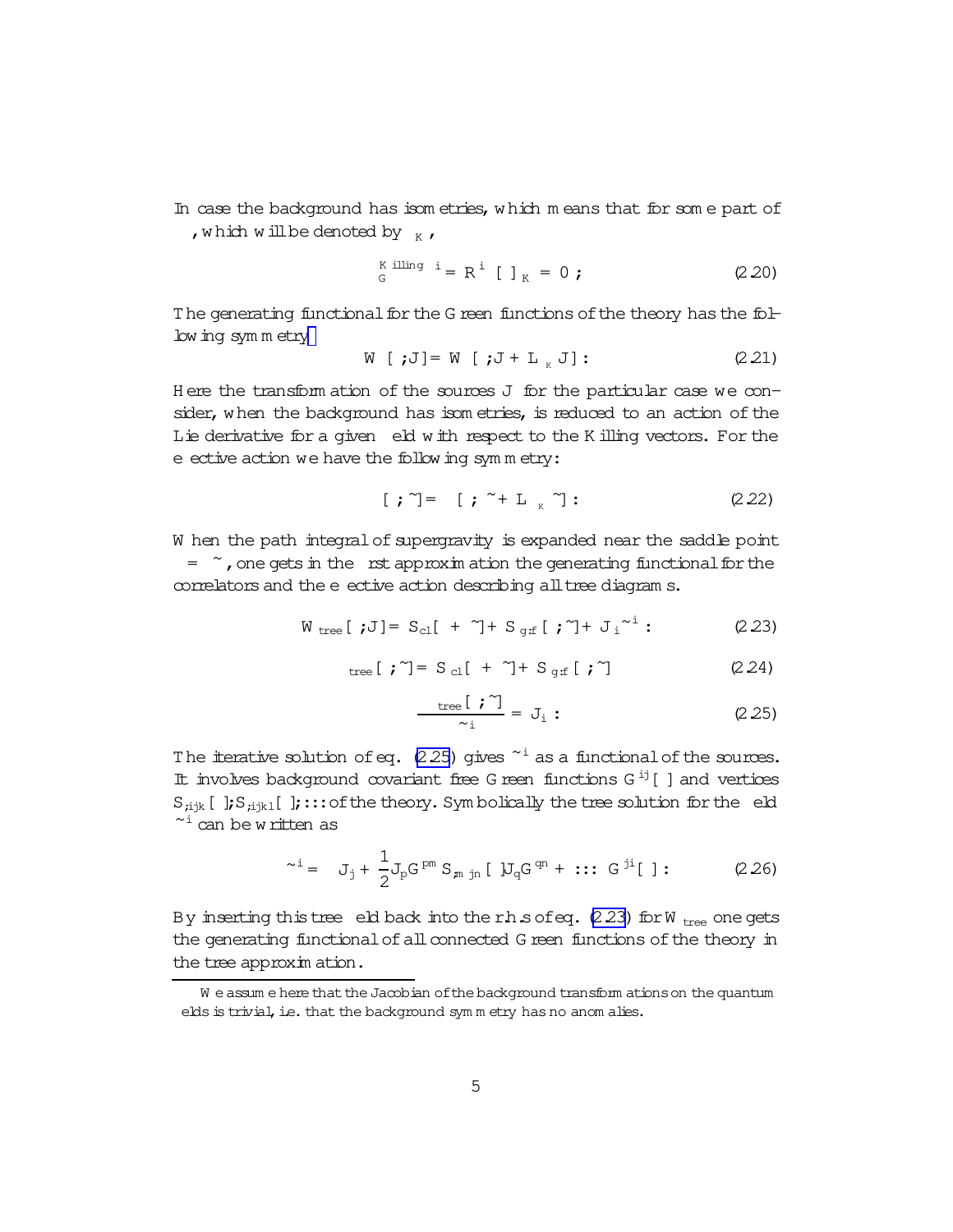# <span id="page-6-0"></span>3 C onform al sym m etry of supergravities in adS spaces in the bulk

The new interesting feature ofthe background eld m ethod com es from the fact that when we consider supergravity in the xed adS background we are allowed to consider only those symmetries of the generating functional for the G reen functions or e ective action which do not change the background. The background has isom etries generated by the K illing vector elds  $_K$ . Therefore thesym m etry ofthe generating functionalisreduced to the action of the Lie derivatives with respect to the K illing vectors of the adS space.

The metric of our background  $adS_{p+2}$   $S^{d+p-2}$  geometry is

$$
ds^{2} = \frac{r}{R} \frac{\frac{2}{w}}{dx^{m}} \frac{dx^{m}}{m n} dx^{n} + \frac{R}{r} \frac{2}{(dr^{2} + r^{2}d^{2})};
$$
 (3.1)

O necan also rew rite thismetricas (m = 0;:::;p; m  $^0$  = p+1;:::;d 1; r<sup>2</sup> =  $y_m \circ y_m \circ$ 

$$
ds^{2} = \frac{r}{R} \frac{2}{w} dx^{m} \pi n dx^{n} + \frac{R}{r} \frac{2}{w} dy^{m^{0}} \pi^{0} n^{0} dy^{n^{0}};
$$
 (3.2)

In these coordinates the in nitesim al action of the SO  $(p + 1, 2)$  isom etry group is[\[4\]](#page-14-0)

$$
_{\text{ads}} \left( \begin{array}{ccc} 1 \times \mathbf{r} & \text{in} \\ \mathbf{r} & \text{in} \end{array} \right) \begin{array}{lll} \mathbf{r} & \text{in} \\ \mathbf{r} & \text{in} \end{array} \begin{array}{lll} \mathbf{r} & \text{in} \\ \mathbf{r} & \text{in} \end{array}
$$
\n
$$
\begin{array}{lll} \text{ads} \left( \begin{array}{ccc} 1 \times \mathbf{r} & \text{in} \\ \mathbf{r} & \text{in} \end{array} \right) \begin{array}{lll} \mathbf{r} & \text{in} \\ \mathbf{r} & \text{in} \end{array}
$$
\n
$$
\begin{array}{lll} \text{ads} \left( \begin{array}{ccc} 1 \times \mathbf{r} & \text{in} \\ \mathbf{r} & \text{in} \end{array} \right) \begin{array}{lll} \mathbf{r} & \text{in} \\ \mathbf{r} & \text{in} \end{array}
$$
\n
$$
\begin{array}{lll} \text{ads} \left( \begin{array}{ccc} 1 \times \mathbf{r} & \text{in} \\ \mathbf{r} & \text{in} \end{array} \right) \begin{array}{lll} \mathbf{r} & \text{in} \\ \mathbf{r} & \text{in} \end{array} \begin{array}{lll} \mathbf{r} & \text{in} \\ \mathbf{r} & \text{in} \end{array} \begin{array}{lll} \mathbf{r} & \text{in} \\ \mathbf{r} & \text{in} \end{array} \begin{array}{lll} \mathbf{r} & \text{in} \\ \mathbf{r} & \text{in} \end{array} \begin{array}{lll} \mathbf{r} & \text{in} \\ \mathbf{r} & \text{in} \end{array} \end{array} \begin{array}{lll} \mathbf{r} & \text{in} \\ \mathbf{r} & \text{in} \end{array} \begin{array}{lll} \mathbf{r} & \text{in} \\ \mathbf{r} & \text{in} \end{array} \end{array} \begin{array}{lll} \mathbf{r}
$$

where

$$
\begin{array}{rcl}\nm \ (\mathbf{x}) & = & \mathbf{a}^{\mathsf{m}} + \mathbf{m}^{\mathsf{m}} \mathbf{x}_{\mathsf{n}} + \mathbf{b} \mathbf{x}^{\mathsf{m}} + \left( \mathbf{x}^2 \mathbf{m} \mathbf{x} \mathbf{x} \mathbf{x} \mathbf{x} \mathbf{x} \right) \text{;} \\
\mathbf{b} \ (\mathbf{x}) & = & \frac{1}{d} \mathbf{\mathbf{\theta}}_{\mathsf{m}} \mathbf{m} = \mathbf{b} \mathbf{a} \mathbf{x} \mathbf{x} \mathbf{x} \mathbf{x} \n\end{array} \tag{3.4}
$$

and  $a^m$ ;  $\binom{m}{M}$ ;  $D$ ;  $\frac{m}{K}$  are the constant parameters associated with translations P<sub>m</sub>, Lorentz transform ations M<sub>mn</sub>, dilatations D and special conform al transform ations K  $_m$  . In case that  $d > p + 2$ , there is also a sphere S<sup>d p 2</sup> and we have  $SO(d p 1) R - sym m entry$ 

so (d p 1) 
$$
y^{m^0} = {m^0}_{n^0} y^{n^0}
$$
 (3.5)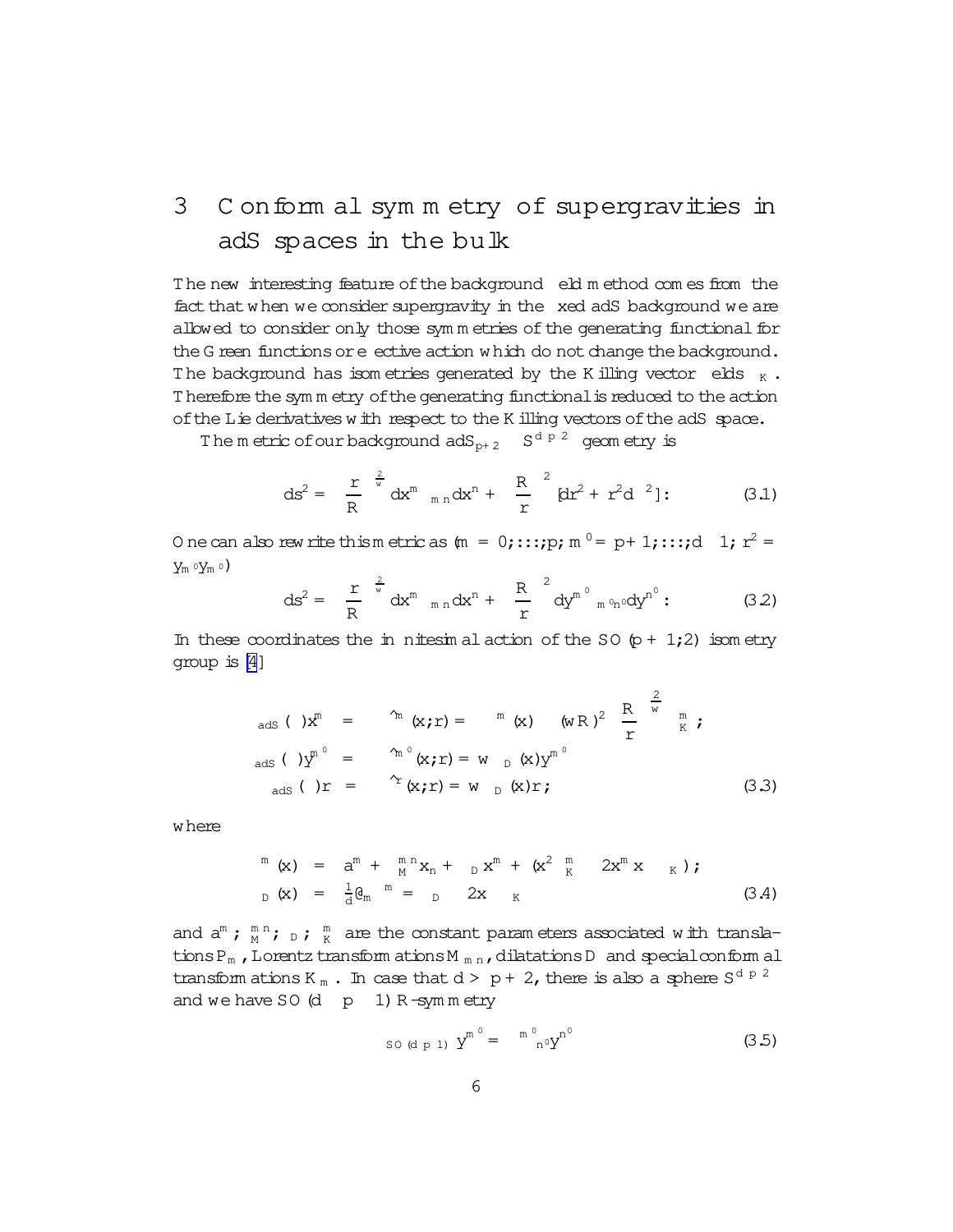<span id="page-7-0"></span>N ow we can apply the adS and the R -transform ations to study the symm etry ofthe generating functionalofthe supergravity in the background covariant gauges.

We will explain the m ain result for the simpler case of only adS background in the case of gauged supergravity. The generalization to the m ore general situation when the sphere is present is technically more involved. A lso for de niteness we will focus on the case of  $adS_5$  which describes the m assless part of ten-dim ensional supergravity compactifed on adS  $_{5}$   $\,$  S  $^{5}$  . This part of M aldacena's conjecture was developed in  $[5, 6, 7, 8, 9]$  where actual calculations supporting the conjecture were presented.

The path integral of the  $5$ -dim ensional  $N = 8$  gauged supergravity in the adS $_5$  background is sym m etric under the isom etries generated by the K illing vector elds,  $_{\text{ads}}$  ( )g = 0 and we will use the notation = 0;1;2;3;r. H ere  $m = 0,1,2,3$  are coordinates of the 4-dim ensional boundary which is atr! 1 .

First we focus on supergravity in the bulk. The action of adS symmetry on all sources to the supergravity elds is generated by the Lie derivative with respect to the K illing vectors . These in turn coincide with what is known in supergravity literature as 'general covariance' transform ation of various elds in the action. By combining these two notions we are getting the following sym m etry transform ations for the sources of the gravitational, vector and scalar elds,  $J$  ;  $J$ ;  $J$  which are coupled to the supergravity elds. The generating functional for the G reen functions  $(2.21)$  is symm etric under the following transform ations of sources:

> L J = ^ @ J @ ^ J @ ^ J (3.6)

$$
L J = \text{\'{0} J} \quad \text{\'{0} J} \tag{3.7}
$$

$$
L J = \begin{array}{c} 0 & J \\ 0 & J \end{array} \tag{3.8}
$$

and the corresponding transform ations on ferm ionic sources. Here  $\hat{a} = \hat{a}$ <sup>m</sup> for =  $0;1;2;3$  is de ned in eq. [\(3.3\)](#page-6-0) and the last one, the r-com ponent is  $\hat{f}$  is equalto w  $_D$  (x) r as one can see from eq.[\(3.3](#page-6-0)).

The e ective action  $(2.22)$  is sym m etric under the following transform ations of the e ective elds

$$
L K = \text{R} + \text{R} + \text{R} + \text{R} + \text{R} + \text{R}
$$
 (3.9)

$$
L K = \text{Re } K + \text{Re } K \tag{3.10}
$$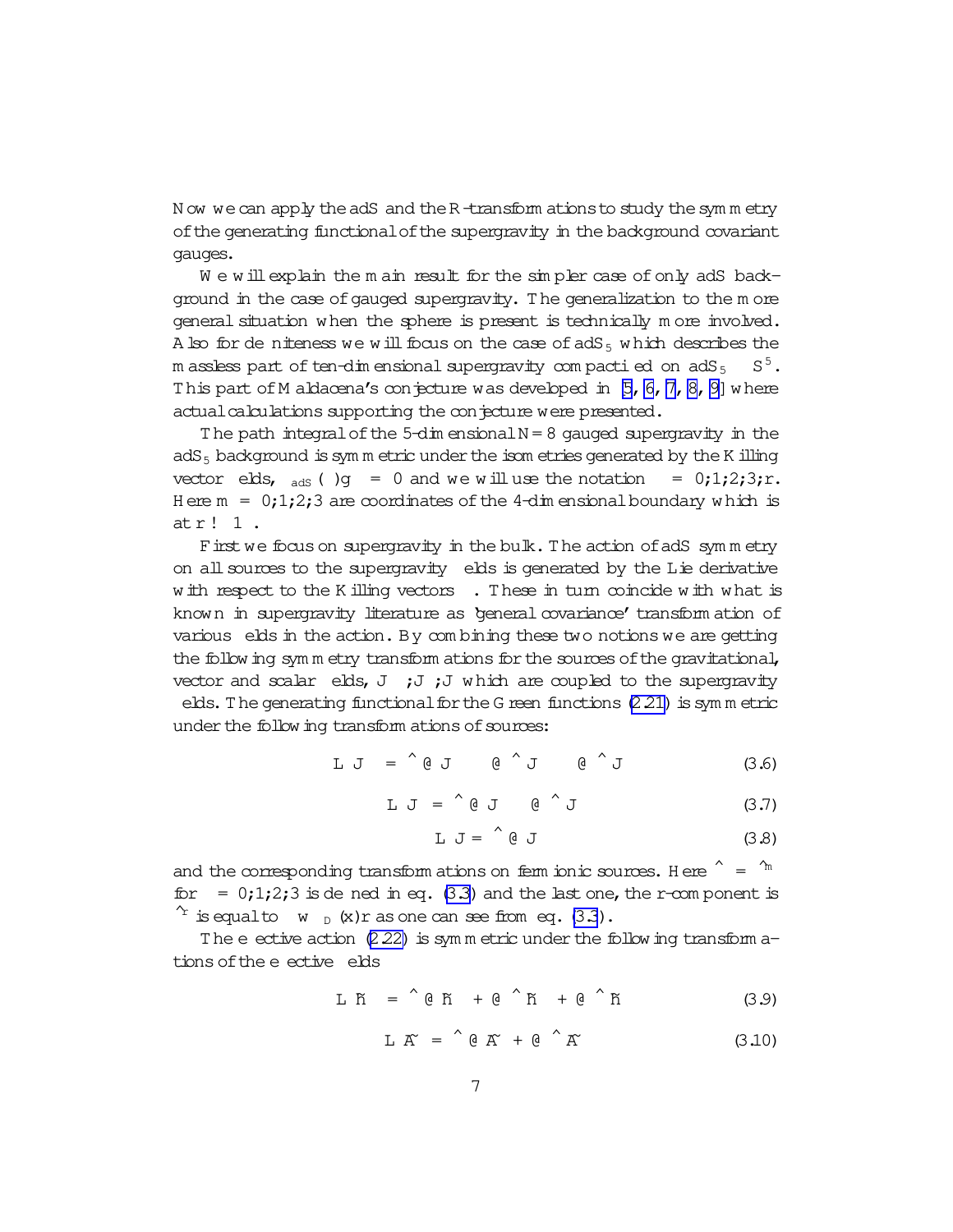$$
L \sim = \begin{array}{c} 0 \sim \\ 0 \sim \end{array} \tag{3.11}
$$

and the corresponding transform ations on ferm ionic elds.

The transform ations shown in eqs.  $(3.6)$ ,  $(3.7)$ ,  $(3.8)$  represent the conform al symm etry of the generating functional for the correlators of the supergravity elds in the bulk at nite values of r. N ote that so far our sources are de ned in the bulk and di erentiating the generating functional over the sources one can get all correlators of supergravity elds in the bulk.

If the actual calculation of the generating functional is performed, e. g. the term quadratic in  $J$  is found it takes the form

W (g (r);J (x;r);J (x;r);J(x;r);...)  
\n
$$
= \frac{1}{2}^Z d^4x dr d^4x^0 dr^0 J(x;r)G(x;r;x^0;r^0)J(x^0;r^0) + ... \qquad (3.12)
$$

This expression has to be invariant under the transform ations (3.8) which puts constraints on the G reen function G in the bulk. The same takes place for any other correlator.

### Conform al symmetry of supergravities on 4 the boundary of the adS spaces

The basic idea developing M aldacena's conjecture [1] was suggested by Gubser, K lebanov and Polyakov [6], and W itten [7]. It was to place the sources to the supergravity elds at the boundary and calculate the correlators of the elds on the boundary and compare them with those of the YM theory.

In our context the advantage of considering the sources to the supergravity elds boated only at the boundary of the adS space is the dram atic  $\sin$  pli cation of the conform alsymm etry comparative to the one in the bulk.

To nd these symmetries we have to consider the lim it of our conform all sym m etries in the bulk to the boundary at  $r : 1$ . We specify the case with  $adS_5$ ;  $w = 1$ . We will rst change the variables to  $z = \frac{\overline{R^2}}{r}$  in which the adS part of the m etric is conform ally at  $ds^2 = \frac{R^2}{r^2} (dx_m^2 + dz^2)$ . In these variables the boundary is at  $z$  ! 0. C learly,

$$
\int_{m}^{m} (x; z)_{z! \ 0} = (m (x) + z^{2} m)_{z! \ 0} = (m (x) + z^{2} m)_{z! \ 0} = (4.1)
$$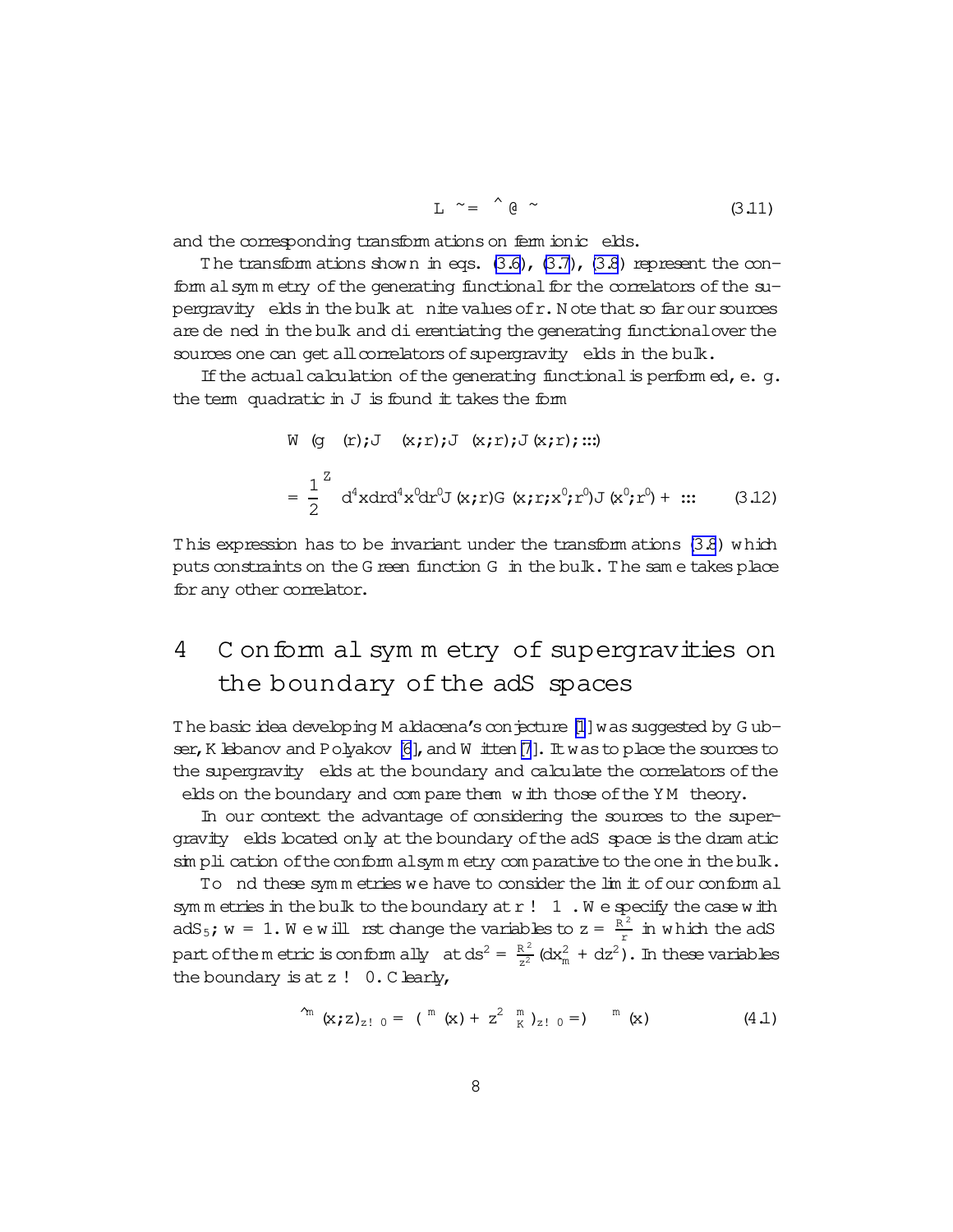<span id="page-9-0"></span>and

$$
({}^{\sim}{}_{2! 0} =) \t {}_{D} (x) z ; \t(4.2)
$$

where the param eters of the rigid conform al symmetry  $m$  (x) and  $D$  (x) are given in eq.  $(3.4)$ . We will denote the sources placed at the boundary, which are z-independent by  $J$ . To nd the boundary  $\text{Im}$  it of the conform al transform ations from the bulk we note that on z-independent functions

$$
\int_{m}^{m} (x, z) \theta_{m} + \int_{m}^{m} (x, z) \theta_{z} = 0 \quad m} (x) \theta_{m} \quad (4.3)
$$

To study the lim it to the boundary on tensors we need to use

$$
\theta_{m}^{n} (x; z) = 0 \quad \theta_{m}^{n} (x) \qquad (4.4)
$$

$$
\theta_{z}^{2} (x; z) = 0 \qquad (x) \qquad (4.5)
$$

$$
\theta_{z}^{n} (x, z) \big|_{z = 0} = \big| 2 \frac{n}{K} (x) z = \big| 0 \tag{4.6}
$$

$$
\mathfrak{G}_{m} \stackrel{\gamma_{2}}{\sim} (x; z) \quad z! \quad 0 \quad =) \quad \mathfrak{G}_{m} \quad p \quad (x) z =) \quad 0 \tag{4.7}
$$

It follows that the components of the contravariant tensors in the bulk direction z are not m ixed anym ore with those in directions x.

$$
L^{\text{bound}}J^{\text{mn}} = {}^{-1}(x)\theta_1 J^{\text{mn}} \quad \theta_1^{\text{m}} J^{\text{m}} \quad \theta_1^{\text{n}} J^{\text{m}} \quad (4.8)
$$

$$
L^{\text{bound}}J^m = {}^l\theta_1 J^m \qquad \theta_1^m J^1 \qquad (4.9)
$$

$$
L^{\text{bound}}J = {}^1\theta_1 J \tag{4.10}
$$

with  $^m$  (x) de ned in eq. [\(3.4\)](#page-6-0).

The transform ation of the rem aining com ponents of the sources is

$$
L^{\text{bound}}J^{\text{m z}} = {}^{-1}(x)\theta_1 J^{\text{m z}} \quad \theta_1^{\text{m } J^{\text{lz}}}
$$

$$
L^{bound}J^{zz} = {}^{1}(x)@_{1}J^{zz} 2_{D}(x)J^{mz}
$$
 (4.12)

$$
L^{\text{bound}} J^z = {}^1\theta_1 J^z \qquad \qquad _D(x) J^z : \qquad \qquad (4.13)
$$

The generating functional depending on boundary sources has the following sym m etry:

$$
W^{bound}[J] = W [J + L^{bound}J]
$$
 (4.14)

where the transform ation of all sources at the boundary are given in eqs.  $(4.8)-(4.13)$ .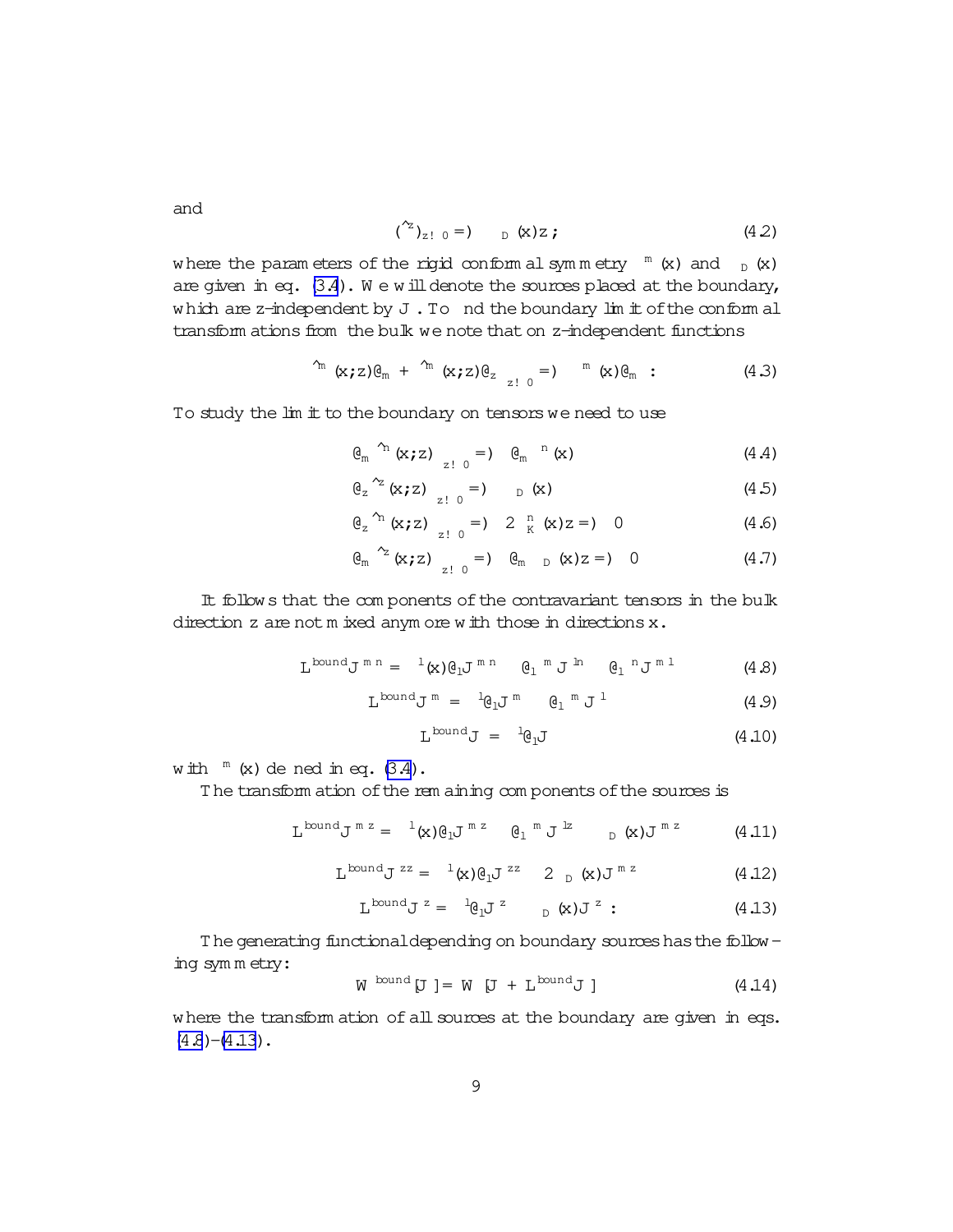N ote that we have suppressed here the dependence on internal indices of the vectors and scalars since for our simple example conform all symm etries do not act on them, the only relevant ones are those which show the behavior under general coordinate transform ations.

#### 5 Comparison with available calculations

Consider here the calculations of the 2-points and 3-points correlators available in the literature  $[6, 7, 9]$ . Form assless scalars in Euclidean signature we have

$$
W^{(2)} [J] = c^{2} d^{4}x d^{4}y \frac{J(x)J(y)}{j^{2}} \qquad (5.1)
$$

This answer is in agreement with our form of conformal symmetry which states that under the transform ations  $(4.10)$  the functional W has to be sym m etric. These transform ations include translation, dilatation, and Lorentz transform ations which are all obvious but also the special conform al transform ations, which are not so obvious. The transform ation of W  $^{(2)}$  [J ] is

$$
W^{(2)}[J] = \begin{pmatrix} 2 & d^4x d^4y \frac{1}{\dot{x} + y^2} [(L J(x))J(y) + J(x) (L J(y))]
$$
  

$$
= c & d^4x d^4y \frac{1}{\dot{x} + y^2}
$$
  

$$
= ( (\dot{x})^m \dot{\theta}_m J(x)) J(y) + J(x) ( (y)^m \dot{\theta}_m J(y)) J(52)
$$

A fter integration by parts, and using  $(3.4)$ , we obtain

$$
W^{(2)} [J] = c^{Z} d^{4}x d^{4}y \frac{1}{\dot{x} y^{\dot{x}} y^{\dot{x}}} J(x)J(y)
$$
\n(5.3)  
\n
$$
4_{D}(x) 4_{D}(y) + 8 \frac{((x)^{n} (y)^{m})(x_{m} y_{m})}{\dot{x} y^{\dot{x}}} ;
$$

Inserting the explicit expression of  $\sqrt{m}$  in (3.4) leads to the cancellation of the term s in the square brackets.

For vectors in  $[7, 9]$  the relevant correlators are given for 2-point functions and in [9] for the 3-point functions. Instead of doing a direct veri cation of our symmetries when  $J^m$  sources are non-vanishing, as shown for scalars above we m ay use some important properties of the correlators established in [9] which will allow us to con m that there is an agreement with our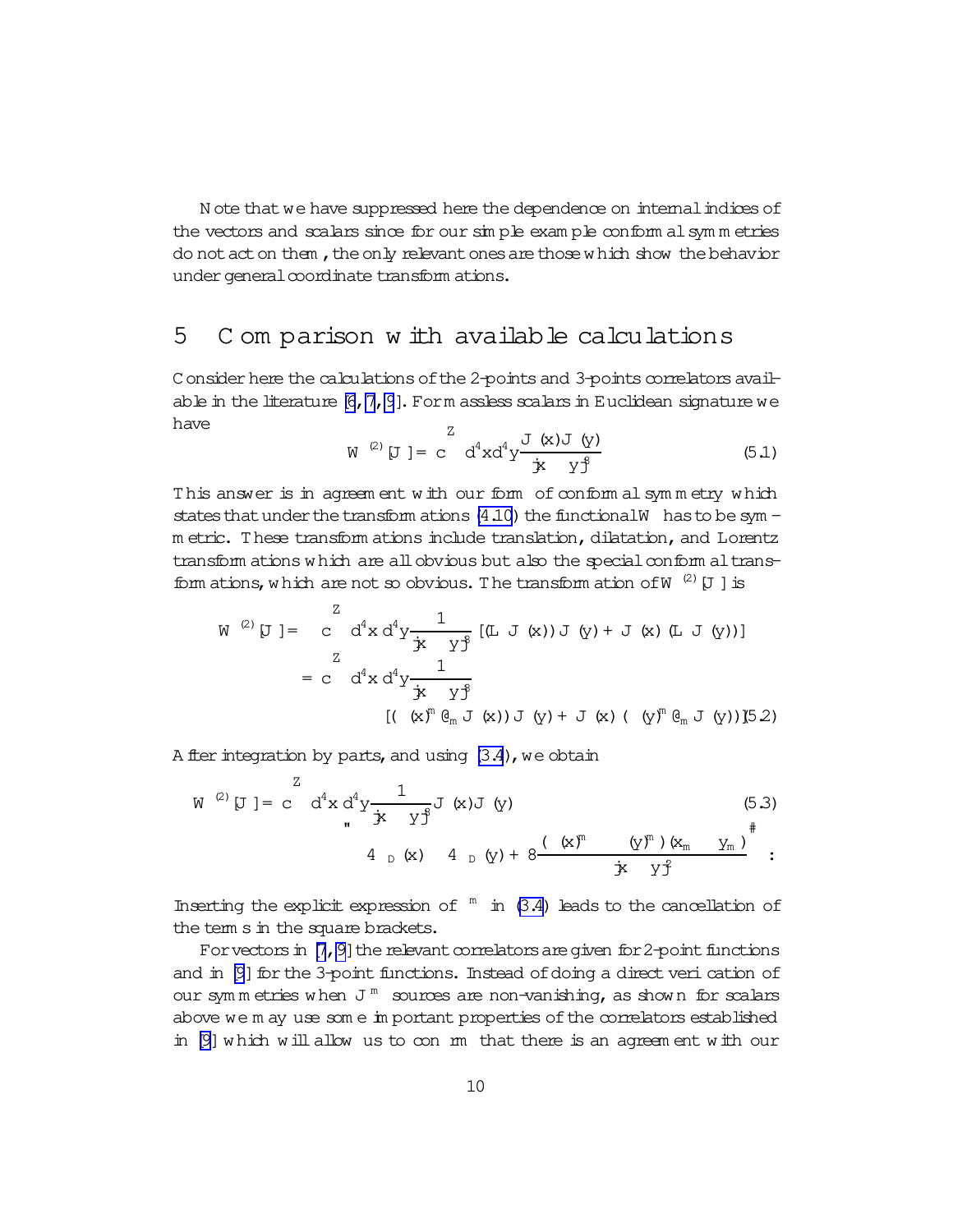form of symm etries. In  $[9]$  the boundary correlators are found to be covariant under inversion which means that the generating functional W  $[J^m]$  is invariant under inversion. The relevant non-local functional is also invariant under translational sym m etry. Therefore by applying inversion, translation and another inversion one can  $\overline{\phantom{a}}$  nd out that the generating functional is indeed invariant under conform alsym m etry as predicted by our analysis. The functional for the 2-point correlators of vector elds found in  $[7, 9]$  has the form

$$
W^{2}[J^{m}] = c^{2} d^{4}x d^{4}y J_{a}^{m}(x) J_{b}^{n}(y) \stackrel{ab}{=} \theta_{1} \theta_{m}^{1} \quad \theta_{m} \theta_{n} \quad \frac{1}{j^{2} + j^{4}} : (5.4)
$$

The  $f^{abc}$  part of the 3-point correlator was found in [\[9\]](#page-14-0)

 $\overline{z}$ 

$$
W^{3} [J^{m}] = C^{4} d^{4} x d^{4} y d^{4} z J_{a}^{m} (x) J_{b}^{n} (y) J_{c}^{1} f^{abc}
$$
 (5.5)

$$
(k_1D_{m n1}^{sym}(x; y; z) + k_2C_{m n1}^{sym}(x; y; z)); \qquad (5.6)
$$

where the tensors D and C have particular form presented in  $[9]$ . It m ay be dicult but not in possible to establish that the generating functional for the correlators of supergravity elds on the boundary calculated in [\[9\]](#page-14-0) indeed has the required symm etry properties required by eqs.  $(4.14)$ ,  $(4.9)$  $(4.9)$ . This would con m that the choice of the inversion-covariant bulk-to-boundary G reen functions in  $[9]$  corresponds to the correct choice of the background-eld covariant gauge in adS background.

## 6 D iscussion

In this note we have addressed the problem which naturally com es to the m ind of anybody fam iliarwith the dierence between ungauged supergravity, gauged supergravity and conform alsupergravity. As phrased by K. Stelle: why should Poincare supergravity know anything about conform alsym m etry at all? The answer is that in general, indeed, only conform al supergravity has local conform alsym m etry and both ungauged and gauged supergravities do not have anything close to conform alsymmetry. However, when placed in the consistent adS background with symm etries isom orphic to conform al group these two versions of supergravity upon gauge- xing do have conform all sym m etry as conjectured in [\[1\]](#page-14-0). In particular the generating functional for all correlators of supergravity elds everywhere in adS space-time has conform all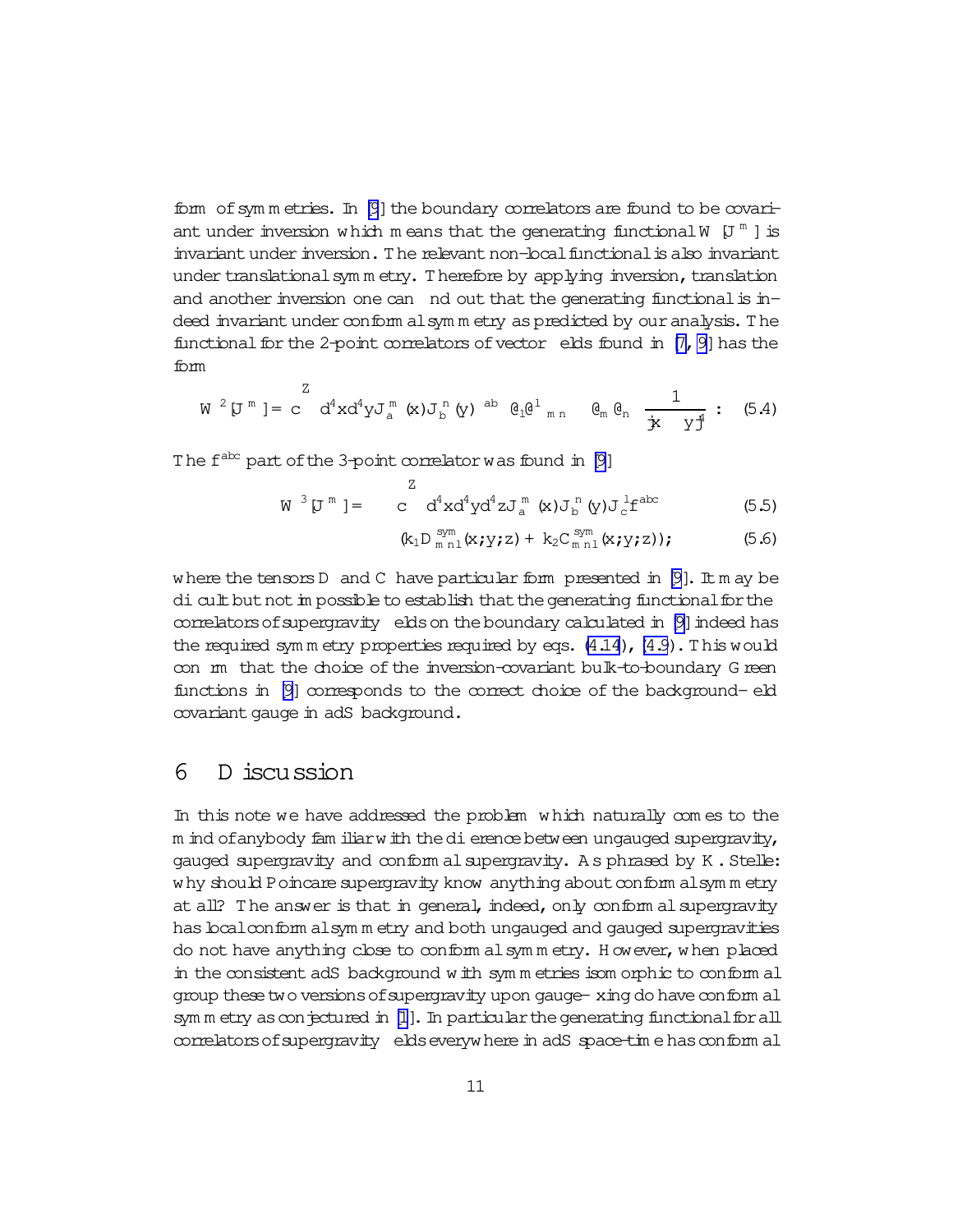sym m etries of the type which were found previously on the worldvolum es  $[4]$  $[4]$ of brane actions. They are characterized by an unusual form of the special conform alsym m etry. N ow we have found the analogous sym m etries in the space-tim e supergravity.

We also studied a particular case when the sources of the supergravity elds are placed only on the boundary of the adS space-time, as proposed in  $[6, 7]$  $[6, 7]$ . The conform alsymmetry of supergravity in the bulk is  $\sin$  plied and reduced to the sim ple rigid conform al sym m etry, consisting as usual of translations, Lorentz transform ations, dilatations and special conform all transform ations. For exam ple we found that the generating functional of the correlators of scalar elds of supergravity on the boundary is symmetric under the transform ations of the  $z$ -independent scalar source  $J$  placed at the boundary z ! 0:

$$
J(x) = a^{m} + m^{n} x_{n} + b^{m} x^{m} + (x^{2} + x^{m} - 2x^{m} x) + \frac{a}{2x^{m}} J(x)
$$
 (6.1)

It should also be stressed that in W itten diagram s  $[7, 9]$  $[7, 9]$ , as our analysis shows, the G reen functions which are not touching the boundary are in fact bulk-to-bulk G reen functions which are dierent from bulk-to-boundary correlatorsused in the calculations perform ed so far. Such bulk-to-bulk correlators will be always present in the tree level boundary supergravity starting with 4-point correlators as well as in all loop diagram s. These G reen functions are conform alcovariant in the bulk and not only at the boundary, as well as all vertices of the theory.

Thus we have found a clear explanation via a background eld method why in ungauged or gauged supergravity one encounters rigid conform alsym m etry. N ote that our proof never used the tree approxim ation to the supergravity correlators, it is correct for any loop approxim ation under condition that the adS background rem ains a consistent solutions of equations of motion with quantum corrections. It willbe interesting to establish whether this is tnie.

The observation m ade here does not indicate yet that the results of calculations of correlators in tree level supergravity on the boundary have to be the same as the one in large N  $\lim_{x \to 0}$  in  $f(x) = 4$  supersymmetric Yang-M ills theory. For this to happen one still have to nd out whether the conform al correlators with rigid  $N = 4$  supersymm etry are unique. In general this is by no  $m$  eans clear, the correlators  $m$  ay depend on few conform ally invariant functions  $[10]$  and the constants between them  $m$  ay not be always xed by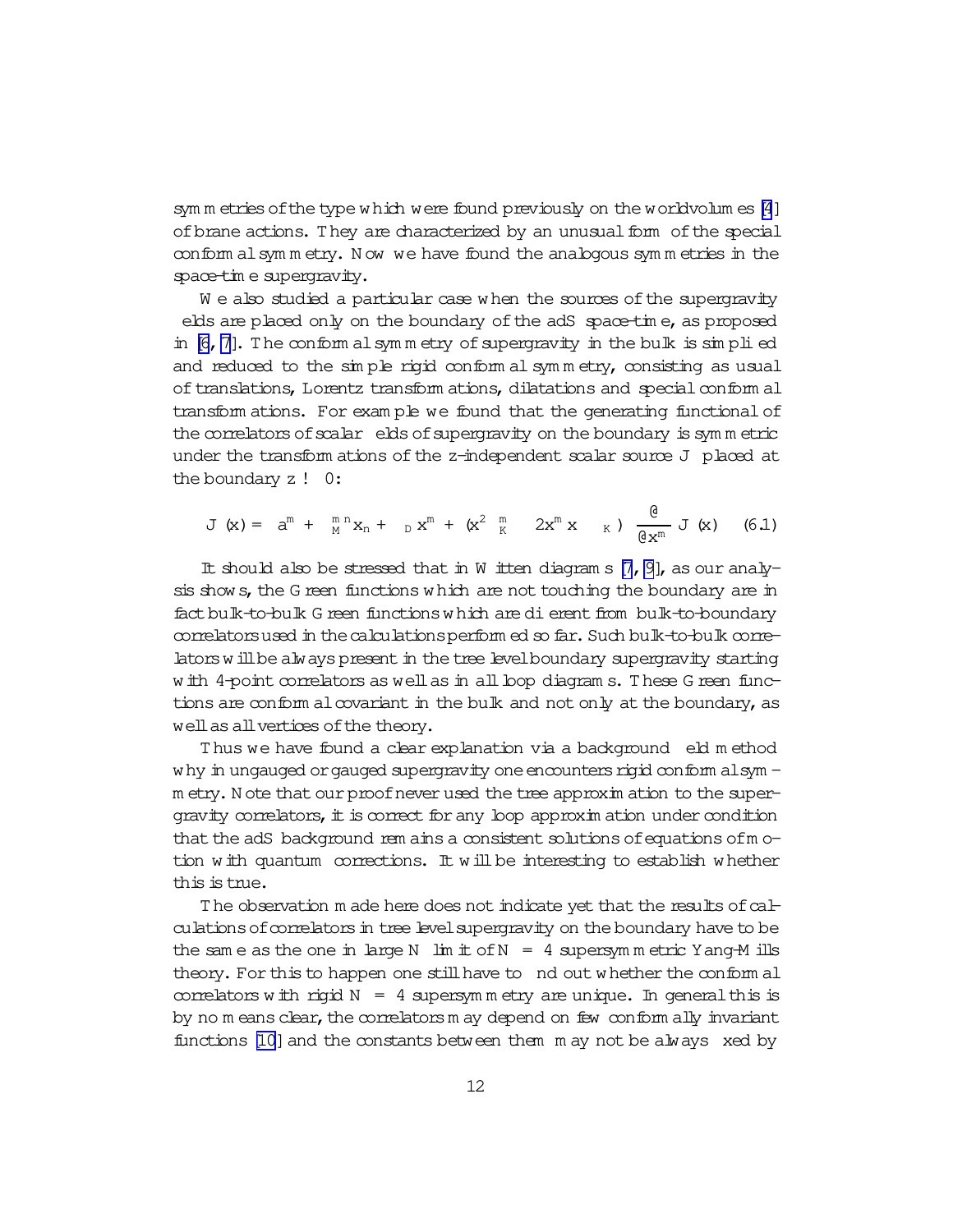the superconform alsymm etry abne: calculations in speci c theories m ay be required to supply such coe cients<sup>y</sup>. If superconform alsymmetry is not xing the correlators in a unique way, some other reason for precise conjectured agreem ent between supergravity and Y ang-M ills theory has to be found.

In conclusion, we have shown a surprisingly simple picture as to how a conform al (and superconform al) symm etry is present in supergravities in adS spaces. This part of the fam ous CFT/AdS correspondence  $[1]$  is no conjecture anym ore: if one uses the correct Feynm an rules for the calculations of tree diagram s in supergravity in the particular set up, explained in this paper, conform al symmetry is quaranteed to be there, in the form of eq.  $(2.21)$  in the bulk and (4.14) at the boundary.

N ote added A fler this paper was written we have seen the recent paper of Liu and T seytlin [11] where new calculations of supergravity correlators on the boundary of the adS space are performed. In particular the aim was to nd the graviton-dilaton-dilaton correlator without making a priory assum ption about the conform al invariance of the result'. A detailed study of these set of calculations (and any new one which m ay appear soon) would be interesting to carry out from the perspective of our proof of the conform all symm etry of the full generating functional for the boundary correlators of supergravity on adS.

We are grateful to the organizers and the participants of the Super F ive B ranes and P hysics in 5+1 dim ensions' conference in T rieste in A pril 1998 for the stimulating discussions of the prelim inary form of the result presented in this paper. R.K.also would like to acknowledge particularly useful conversations related to this work with A.M atusis, A.R a jaram an and R.Siebelink. The work of R.K. is supported by the NSF grant PHY-9219345, and the work of A  $N$  P. is supported by the European C om m ission TMR program m e ERBFMRX-CT96-0045.

YW e are grateful to P.W est for clari cation of this issue.